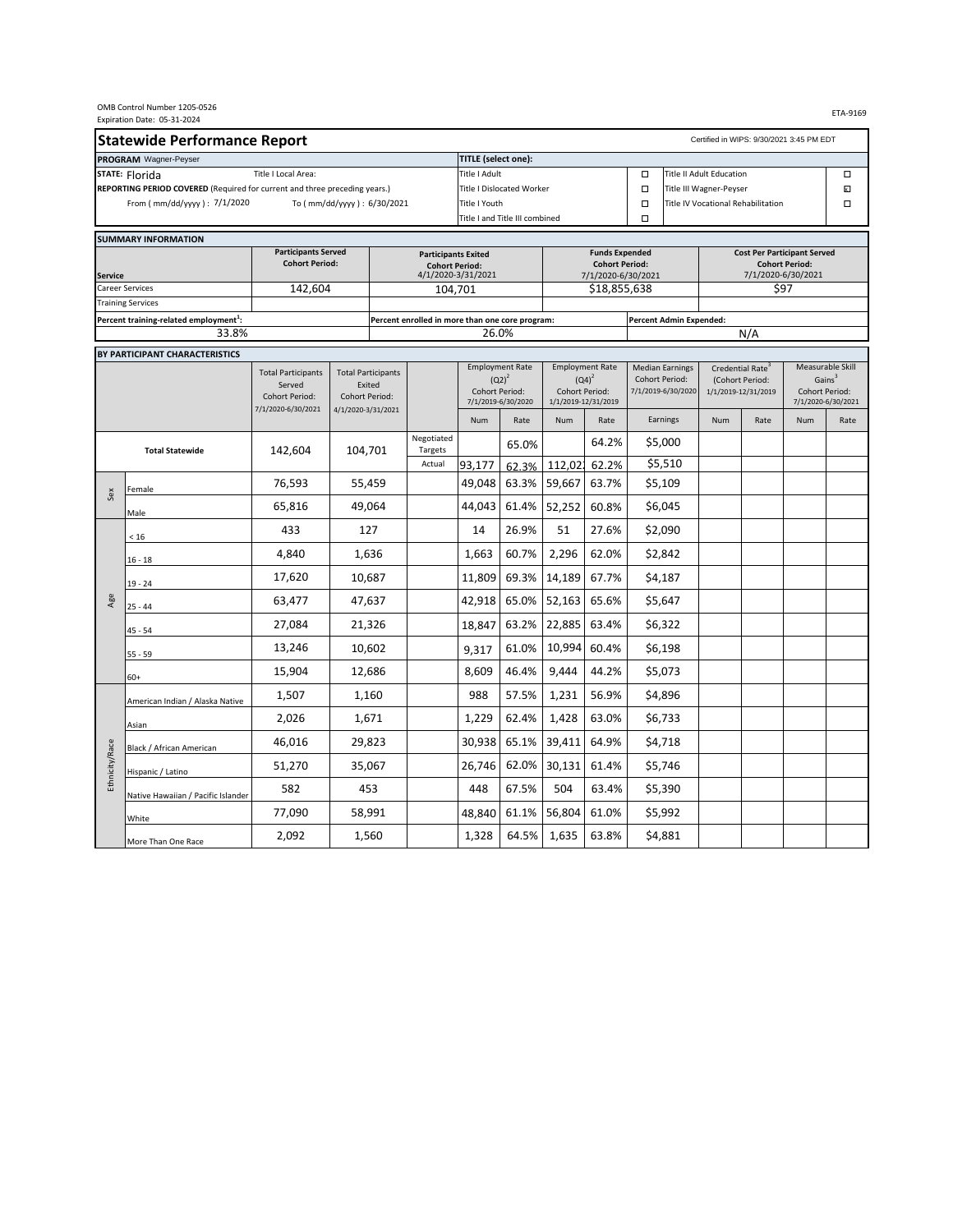| BY EMPLOYMENT BARRIER <sup>4</sup>                                             |                           |                           |                       |                                    |       |          |                                    |                        |                              |      |                                        |      |
|--------------------------------------------------------------------------------|---------------------------|---------------------------|-----------------------|------------------------------------|-------|----------|------------------------------------|------------------------|------------------------------|------|----------------------------------------|------|
|                                                                                | <b>Total Participants</b> | <b>Total Participants</b> |                       | <b>Employment Rate</b><br>$(Q2)^2$ |       |          | <b>Employment Rate</b><br>$(Q4)^2$ | <b>Median Earnings</b> | Credential Rate <sup>3</sup> |      | Measurable Skill<br>Gains <sup>3</sup> |      |
|                                                                                | Served                    | Exited                    |                       | Num                                | Rate  | Num      | Rate                               | Earnings               | <b>Num</b>                   | Rate | <b>Num</b>                             | Rate |
| <b>Total Statewide</b>                                                         | 142,604                   | 104,701                   | Negotiated<br>Targets |                                    | 65.0% |          | 64.2%                              | \$5,000                |                              |      |                                        |      |
|                                                                                |                           |                           | Actual                | 93,177                             | 62.3% | 112,02   | 62.2%                              | \$5,510                |                              |      |                                        |      |
| <b>Displaced Homemakers</b>                                                    | 184                       | 162                       |                       | 87                                 | 48.1% | 98       | 47.3%                              | \$4,215                |                              |      |                                        |      |
| English Language Learners, Low Levels of<br>Literacy, Cultural Barriers        | 4,340                     | 1,935                     |                       | 2,008                              | 71.0% | 1,769    | 67.1%                              | \$4,746                |                              |      |                                        |      |
| Exhausting TANF within 2 years (Part A<br>Title IV of the Social Security Act) | 15                        | 9                         |                       | $\Omega$                           |       | $\Omega$ |                                    |                        |                              |      |                                        |      |
| Ex-offenders                                                                   | 8,224                     | 6,111                     |                       | 5,398                              | 58.6% | 4,060    | 54.3%                              | \$4,129                |                              |      |                                        |      |
| Homeless Individuals / runaway youth                                           | 3,574                     | 2,682                     |                       | 2,176                              | 51.7% | 1,805    | 48.4%                              | \$3,739                |                              |      |                                        |      |
| Long-term Unemployed<br>(27)<br>or more consecutive weeks)                     | 14,969                    | 10,868                    |                       | 9,260                              | 60.4% | 11,763   | 61.7%                              | \$4,897                |                              |      |                                        |      |
| Low-Income Individuals                                                         | 24,583                    | 15,351                    |                       | 11,597                             | 58.9% | 12,125   | 58.7%                              | \$4,425                |                              |      |                                        |      |
| Migrant and Seasonal Farmworkers                                               | 162                       | 54                        |                       | 54                                 | 76.1% | 64       | 76.2%                              | \$6,186                |                              |      |                                        |      |
| Individuals with Disabilities (incl. youth)                                    | 4,997                     | 3,835                     |                       | 2,743                              | 46.1% | 3,423    | 45.5%                              | \$4,199                |                              |      |                                        |      |
| Single Parents (Incl. single pregnant<br>women)                                | 3,661                     | 2,373                     |                       | 1,468                              | 62.3% | 1,596    | 63.9%                              | \$4,836                |                              |      |                                        |      |
| Youth in foster care or aged out of system                                     | 31                        | 17                        |                       | 6                                  | 31.6% | 13       | 50.0%                              | \$2,733                |                              |      |                                        |      |

## **ADDITIONAL COMMENTS:**

<sup>1</sup>Applies to Title I only.

 $2\overline{h}$  This indicator also includes those who entered into a training or education program for the Youth program.

"This indicator also includes those who entered into a training or education program for the Youth program.<br><sup>3</sup>Credential Rate and Measurable Skill Gains do not apply to the Wagner-Peyser program.<br><sup>4</sup>Pacriers to Employment

Barriers to Employment are determined at the point of entry into the program.

Numbers entered into cells in this template are the same as the corresponding "report item number" on the report specification document. Clicking on each hyperlink will take the user to the plain text language

## **Public Burden Statement** (1205-0NEW)

Persons are not required to respond to this collection of information unless it displays a currently valid OMB control number. Respondent's reply to these reporting requirements is mandatory (Workforce Innovation and Opportunity Act, Section 116). Public reporting burden for this collection of information is estimated to average 30 minutes per response, including the time for reviewing instructions, searching existing data sources, gathering and maintaining the data needed, and completing and reviewing the collection of information. Send comments regarding this burden estimate to the Office of Policy Development and Research ● U.S. Department of Labor ● Room N-5641 ● 200 Constitution Ave., NW, ● Washington, DC ● 20210. Do NOT send the completed application to this address.